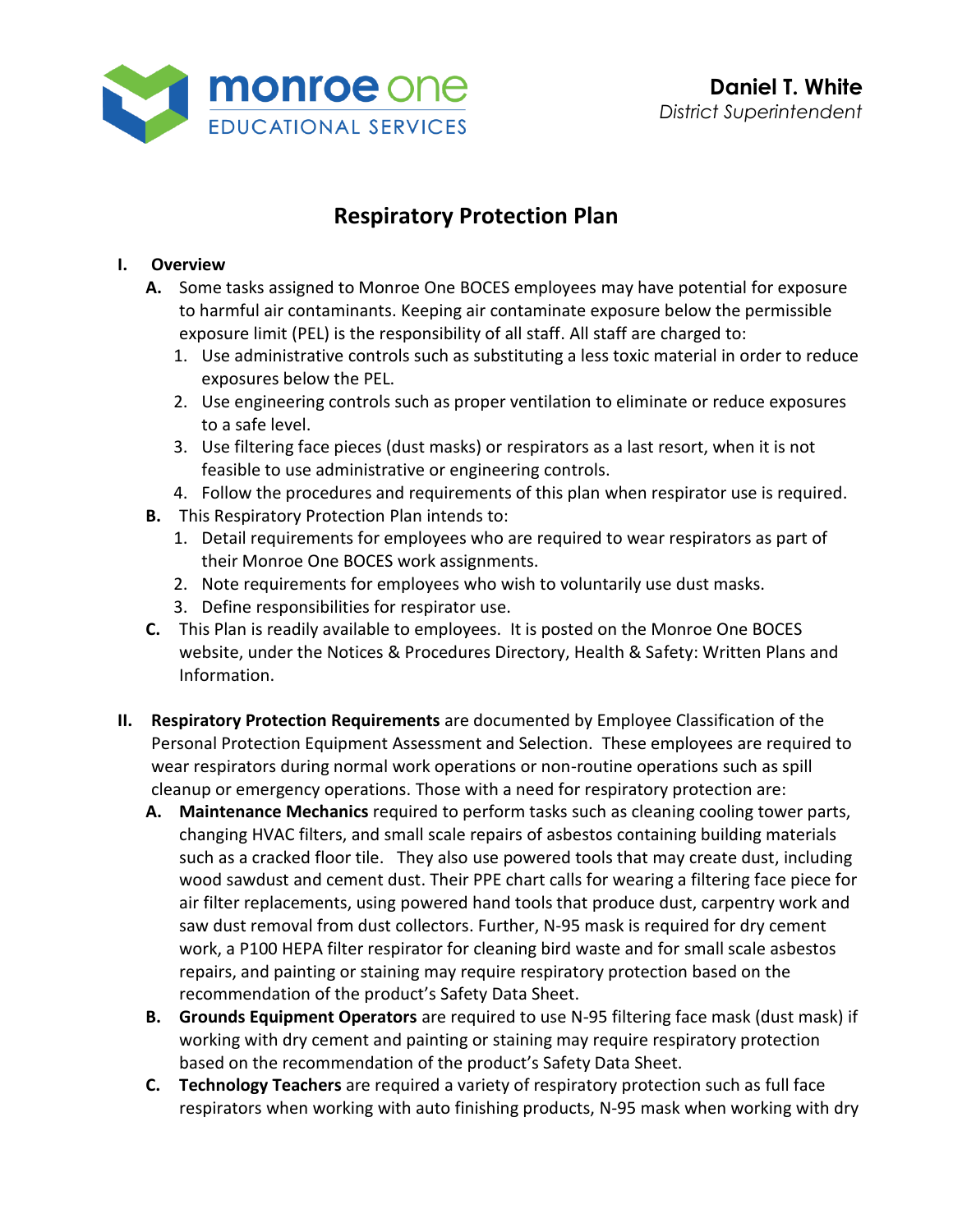cement and a filtering face mask (dust mask) when cleaning saw dust or using power hand tools that produce dust. Painting or staining or other chemical product use may require respiratory protection based on the recommendation of the product's Safety Data Sheet.

#### **III. Voluntary Use of Respirator Protection**

- **A.** Voluntary use of respirators must be authorized by the employee's Program Administrator on a case-by-case basis.
- **B.** Voluntary use is considered when there is not an atmospheric hazard present that would require respiratory protection and when Monroe One BOCES has not required respirator use. If either condition exists then the use is not considered to be voluntary.
- **C.** Those employees who are approved to voluntarily wear a filtering face piece (dust mask), half-face or full face respirator must comply with the procedures for medical evaluation, respirator use, cleaning, maintenance and storage outlined within this plan.
- **D.** Employees using respirators voluntarily must have signed Information for Employees Using Respirators When Not Required, Under OSHA Standard Appendix D to Sec. 1910.134 (Mandatory) Information. This form is posted on the Monroe One BOCES website, under the Notices & Procedures Directory, Health & Safety: Written Plans and Information, Respiratory Protection.

### **IV. Responsibilities within Monroe One BOCES**

- A. **The District Superintendent** has the ultimate responsibility to ensure institution wide compliance with Health & Safety Plans and therefore requires:
	- 1. Gathering data to assess if there are routine tasks that require respiratory protection.
	- 2. Maintenance of exposure records, including medical records, for the duration of an employee's employment plus thirty years.
	- 3. Employee access to all records regarding hazardous exposure, which shall be provided through the Monroe One BOCES intranet [http://www.monroe.edu/documents.cfm.](http://www.monroe.edu/documents.cfm)
- B. **Program Administrators** are responsible to:
	- 1. Support identification of tasks requiring respiratory protection.
	- 2. Encourage the adoptions of administrative controls as the first choice, engineering controls as the second choice and the use of respirators as the last choice in response to respiratory hazards.
	- 3. Approve and fund proper respiratory protection options.
	- 4. Approve and fund medical evaluations, annual fit tests, and training.
	- 5. Maintain records required by this plan, a task which may be delegated within the Program Administrators office staff.
- C. **Managers, Supervisors, and Faculty** are responsible to:
	- 1. Know which work areas, processes or tasks within their program that require employees to wear respirators.
	- 2. Monitor work areas for new tasks which may require evaluation for respiratory hazard.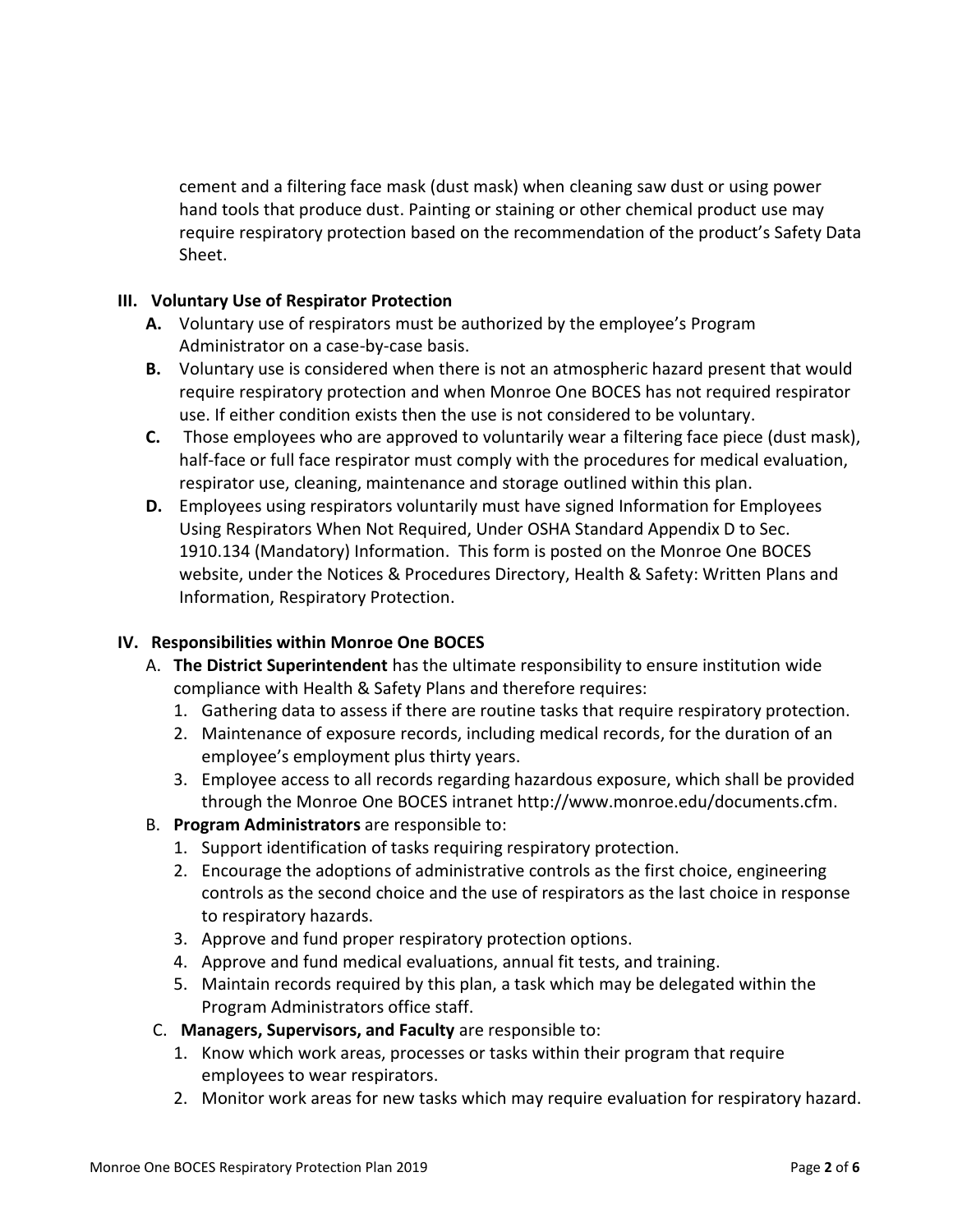- 3. Monitor tasks which require a respirator for additional physiological burden on the employee.
- 4. Know which tasks require the use of respiratory protection.
- 5. Complete the Supplemental Information to the Medical Evaluation Questionnaire, posted on the Monroe One BOCES website, under the Notices & Procedures Directory, Health & Safety: Written Plans and Information, Respiratory Protection Plan.
- 6. Ensure employees under their supervision, who are required to wear a respirator, have:
	- a. Completed the Medical Evaluation for Respirator Use form, posted on the Monroe One BOCES website, under the Notices & Procedures Directory, Health & Safety: Written Plans and Information, Respiratory Protection Plan
	- b. Completed the Employees Using Respirators When Not Required form, also posted on the Monroe One BOCES website, under the Notices & Procedures Directory, Health & Safety: Written Plans and Information, Respiratory Protection Plan
	- c. Receive an appropriate medical evaluation.
	- d. Complete an annual fit testing
	- e. Complete training on the proper use, cleaning, maintenance and storage of the respirators they will be expected to use.
- 7. Order and maintain an adequate inventory of proper respiratory protection supplies and equipment.
- 8. Enforce the use of respiratory protection.
- 9. Enforce the proper cleaning, maintenance and storage of respiratory protection equipment and supplies.
- 10. Schedule Medical Evaluations.
- 11. Schedule annual fit testing for those employees who may be required to wear respirators.
- 12. Schedule additional fit testing for an employee who may have undergone physiological changes that might affect respirator fit.
- 13. Coordinate with Program Administrators on respiratory protection hazards and possible adoption of administrative and/or engineering controls.
- D. **Employees** who require Respirator Protection are required to:
	- 1. Employees who are required to wear a respirator do so at no cost to them. The cost of Training, medical evaluations, annual fit tests and the equipment and supplies will be provided by Monroe One BOCES.
	- 2. Complete the Medical Evaluation for Respirator Use, in Appendix, as part of their work day.
	- 3. Be available for scheduled medical evaluations and fit tests
	- 4. Use the provided supplies and/or equipment to protect themselves in accordance with their training
	- 5. Inform their supervisor of potential respiratory hazards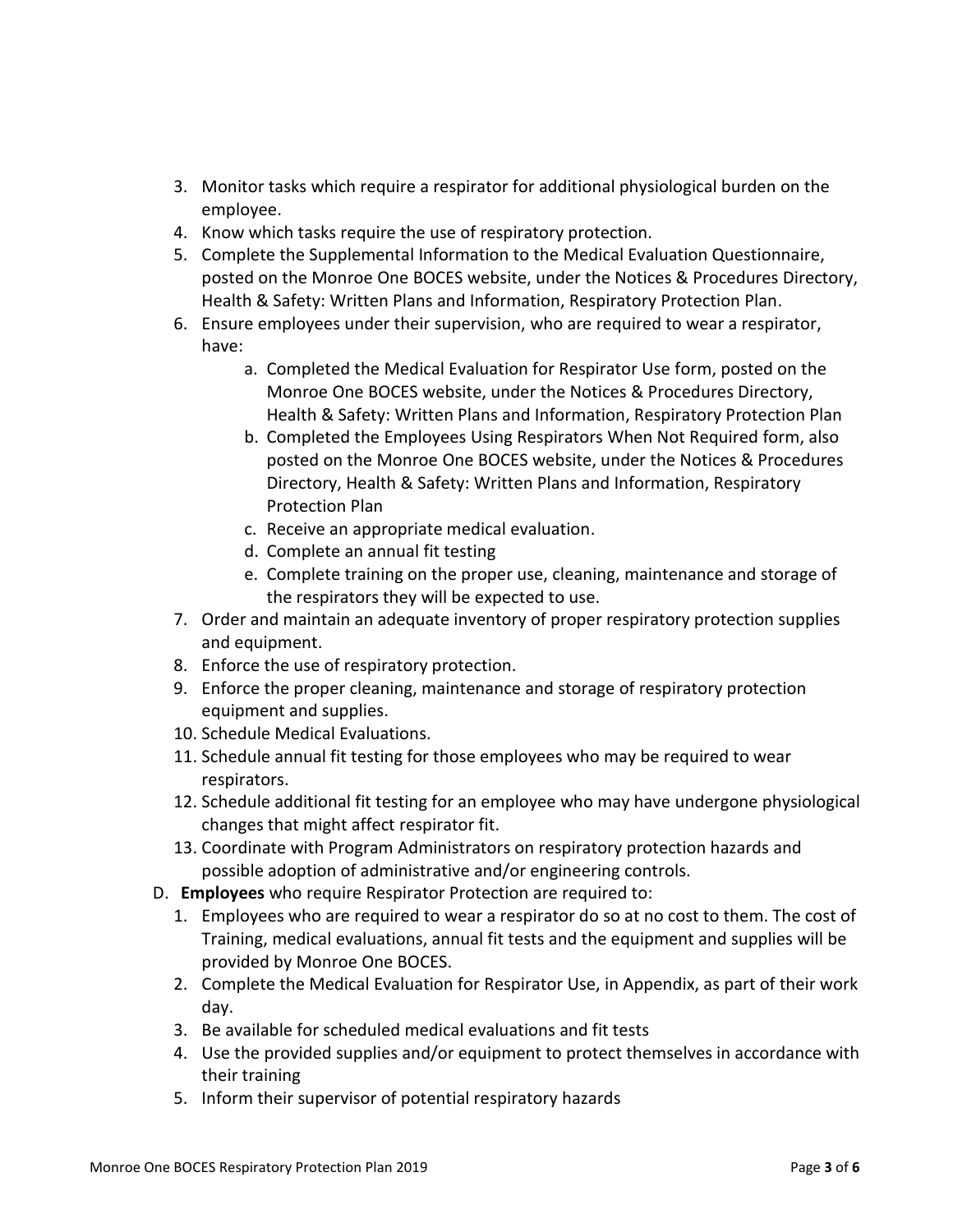- 6. Inform their supervisor if they note shortness of breath, dizziness, chest pains or wheezing. These conditions warrant the employee being medically re-evaluated for fitness to wear a respirator.
- 7. Inform their supervisor if there are changes in their physical condition such as changes in facial hair, dental work, body weight or facial scarring that could affect respiratory fit.
- 8. Remove headphones, jewelry or any other article that may interfere with the facepiece seal.
- 9. Inspect their respirator before using it.
- 10. Perform a seal check using either a positive or negative pressure check, as specified in the Appendix, each time they wear their respirator.
- 11. Clean their respirator if it is impeding their ability to work.
- 12. Change filters or cartridges, replace parts as necessary to keep it functioning as intended.
- 13. Leave the work area and inform their supervisor if they feel their respirator is not functioning as intended.

## **V. Respirator Specifics and Use**

- **A.** All respirators purchased for use by employees must be certified by the National Institute for Occupational Safety and Health, NIOSH and shall be used in accordance with the terms of that certification. All filters, cartridges and canisters must also be labeled with NIOSH approval appropriate to the work. This label must not be removed or defaced while in use.
- **B.** Disposal filtering face pieces must have the straps for securing the piece to the face cut or removed to prevent the mask from being re-worn.
- **C.** Reusable devices and respirators are to be regularly cleaned and disinfected:
	- 1. The employee assigned to the respirator shall dissemble it, removing any filters, canisters or cartridges, then
	- 2. Wash the face-piece and associated parts in mild detergent with warm water or use a cleaner supplied by the manufacturer. To do not use organic solvents.
	- 3. Rinse the respirator completely in clean water.
	- 4. Air dry in a clean area.
	- 5. Reassemble the respirator once it is dry.
	- 6. Place it in a clean, dry plastic bag or other air tight container, labeled with the employee's name to whom it is assigned.
	- 7. Before using a respirator the employee assigned must conduct a trough visual inspection for cleanliness and defects:
		- a. Face piece must be checked that is free of cracks, tears, or holes.
		- b. Facemask must have no distortion and the lens must not be loose.
		- c. Head straps must be checked that they are free of broken buckles, breaks or tears.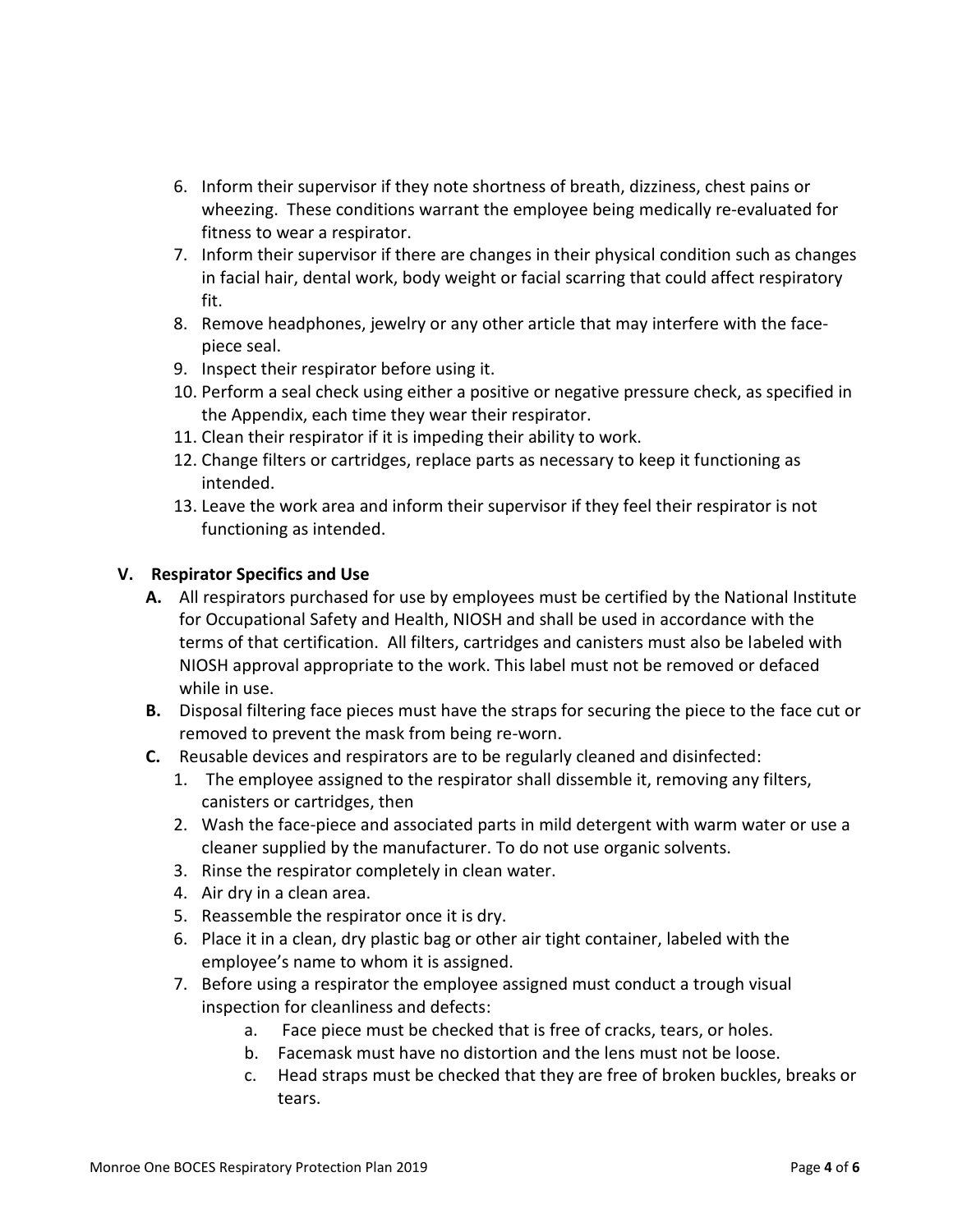- d. Valves must checked for residue or dirt, cracks or tears in the valve material and for missing valves.
- e. Filters or cartridges must have a NIOSH label, and must have no crack or dents in the housing nor gaskets, and that they are labeled for the work intended.
- 8. Worn or deteriorated parts must be replaced with parts approved by the respirator's manufacturer.
- 9. Defective respirators that cannot repaired within manufacturer's instructions, must be disposed of.
- 10. Employees are permitted to leave the work area to wash their face, clean the respirator, replace the filter or cartridge, to check on possible vapor or gas leak break, or to check any other possible damage to the respirator.
- 11. Employees wearing respiratory protection against asbestos fibers or other particulates shall change their filter or cartridge when they first begin to experience difficulty breathing while wearing their mask or at the end of each shift, whichever occurs first.
- **VI. Fit testing:** Employees will be fit tested annually with the make, model and size of respirator that they will actually wear.

## **VII. Training** for Respiratory Protection shall include:

- A. Expected hazards that may be encountered within Monroe One BOCES
- B. Proper selection and use of respirators
- C. Limitations of respirators
- D. Respirator use and user seal (fit checks)
- E. Fit Testing
- F. Maintenance and storage
- G. Medical signs and symptoms that limit the effective use of respirators
- H. Documentation of the time and content of the training
- I. Documentation of the respirator type, model and size assigned to each employee

### **VIII. Program Evaluation**

- A. The Supervisor or Manager of each area will conduct a periodic evaluation of the workplace to ensure that the provisions of this plan are being carried out.
- B. Regular consultations with employees that use respirators
- C. Review of records which are to include:
	- 1. This plan
	- 2. Records of Employee Medical Evaluation Dates and physician's written recommendations regarding each employee's ability to wear a respirator. (The completed questionnaire and the physician's findings are confidential.)
	- 3. Documentation of annual fit tests